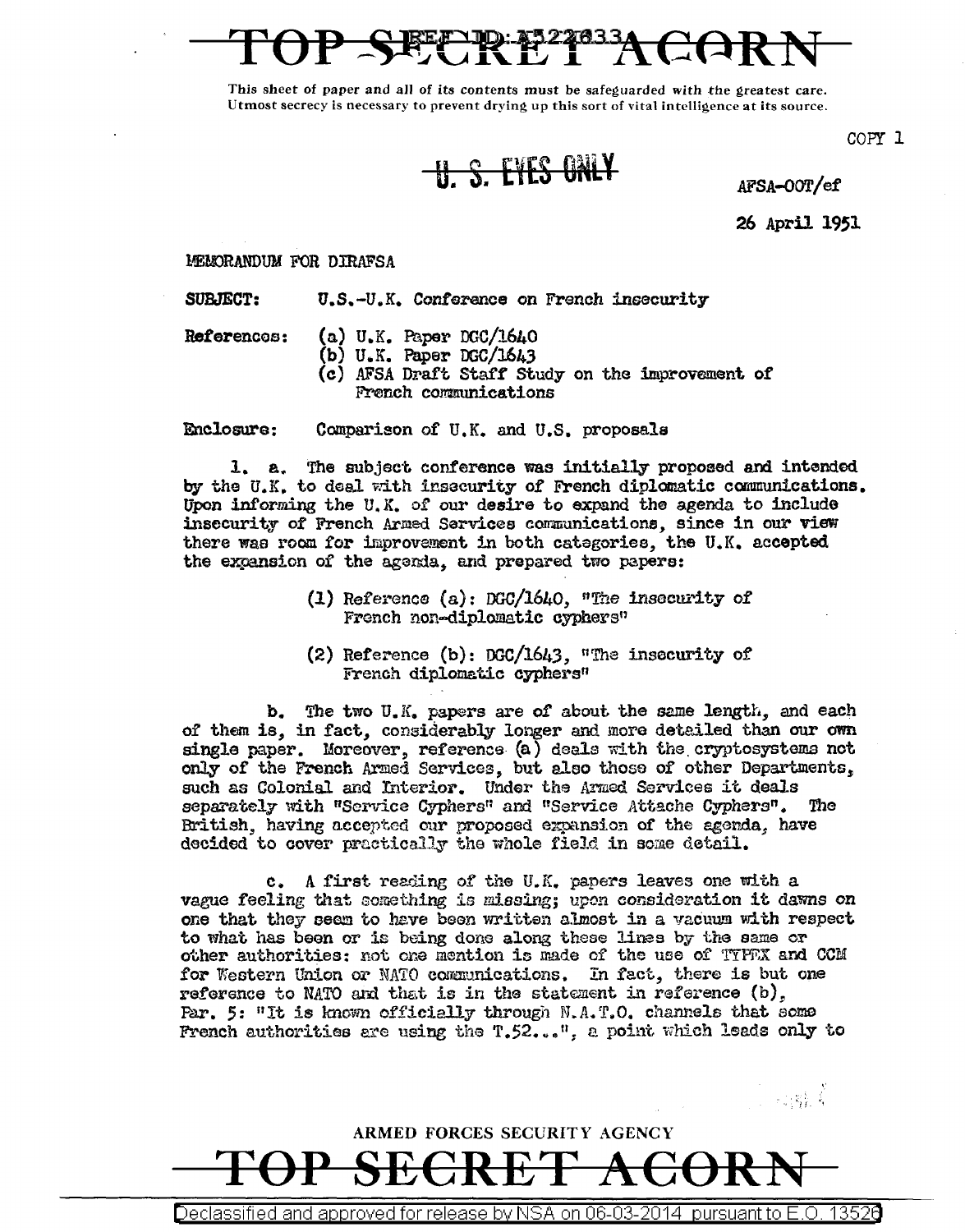This sheet of paper and all of its contents must be safeguarded with the greatest care. Utmost secrecy is necessary to prevent drying up this sort of vital intelligence at its source.

<u>n e rea estv</u>

a rather vague inference that NATO authorities have said something about French communications; it certainly gives no idea that specific action has been taken by NATO authorities to improve the security of one very important segment of French communications.

2. a. For the sake of brevity, I have, in the Enclosure, considered both U.K. papers more or less simultaneously, although, where necessary, reference to specific paragraph(s) in each paper is made.

In general I believe our paper and the plans proposed by b. us for improving the security of French communications of the two main categories much more succinct, clear, and practical than the U.K. papers and plans. Our paper would certainly be much more acceptable, from the point of view of draftsmanship at least, than the U.K. papers, if something has to go forward to the USCIB or to the U.S. Joint Chiefs of Staff. I do not mean to criticize the U.K. papers as to format; they just do things in a different manner. Their papers were perhaps purposely prepared for the consideration of technicians, rather than high-level executive or command authorities.

c. The Enclosure sets forth details of comparison, similarities, and differences between our single paper and the two U.K. papers.

AM F. FRI AFSA-OOT

Copies to: **AFSA-OOA** AFSA-OOB AFSA-OOC AFSA-12 AFSA-123  $AFSA - L$ AFSA-02 AFSA-03 AFSA-O4

 $\mathbf{z}$ 

ARMED FORCES SECURITY AGENCY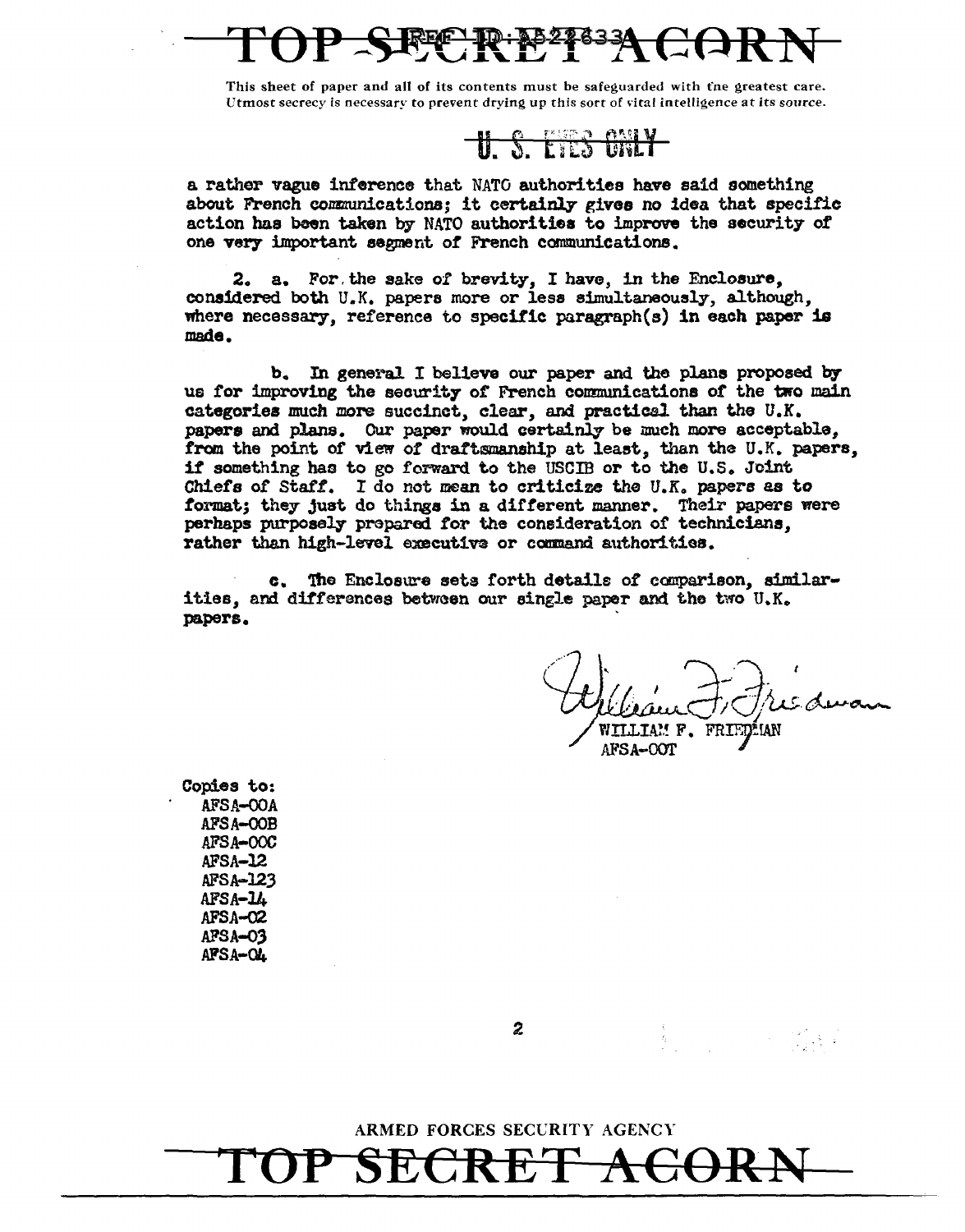This sheet of paper and all of its contents must be safeguarded with the greatest care. Utmost secrecy is necessary to prevent drying up this serf of vital intelligence at its source.

COMPARISON OF THE U.K. PROPOSAIS, AS OUTLINED IN REFERENCE (a) (DGC/1640) AND REFERENCE (b) (DGC/1643), AND THE U.S. PROPOSALS, AS OUTLINED IN REFERENCE (c) (STAFF STUDY ON THE LIPROVEMENT OF FRENCH COMMUNICATIONS).

### 1. Physical and Personnel Security:

a. Conclusion 3g of Reference (c) states that "as a preliminary to entering upon any negotiations with the French there should be reasonable assurance that the effects of improving their communication insecurity will not be nullified or diminished by physical and personnel insecurity in the French Government."

b. The British, however, have chosen to disassociate the problem of French physical and personnel insecurity from the problem of French communication insecurity, and simply do not mention the former at all in either Reference (a) or (b).

COMMENT: This is a fundamental difference in position between the U.K. and the U.S. and must be resolved before any progress is made by the Conference. This matter was considered by the U.S. Subcommittee on Security and its report should be studied in this connection. It is true that Par. 2 of Reference (b) proposes no assistance to the French and

until they have agreed (1) to overhaul completely their cipher arrangements and (2) to accept the appointment of British and/or U.S. experts to assist them; but these provisos by no means address themselves to the fundamental point at issue and do not answer the point raised in the last sentence of Par.  $3g$  of Reference  $(c)$ .

> $EO$  3.3(h)(2) PL 86-36/50 USC 3605

2. First Approach to the French:

The U.S. paper (Par. 3h of Reference  $(c)$ ) states that the "bases а. for a successful approach to the French Government cannot yet be indicated and should be established in the discussions at the U.S.-U.K. Conference in Washington." However, Par. 6 of Enclosure B to the U.S. paper outlines in general such approach as might be feasible and would be necessary, if the plan to discuss the COMMT security is carried out:"...it is apparent that a complete overhaul of the French Diplomatic and Military cryptographic systems and practices would be necessary. This would involve not only |

but also establishing a basis on which the French would be provided with technical assistance to enable them to reorganize their cryptographic systems and practices to insure secure communications."

Enclosure to AFSA-COT NEMO TO DIRAFSA, 26 Apr 51

1. DITO WY

Enclosure

3

ARMED FORCES SECURITY AGENCY

ぜ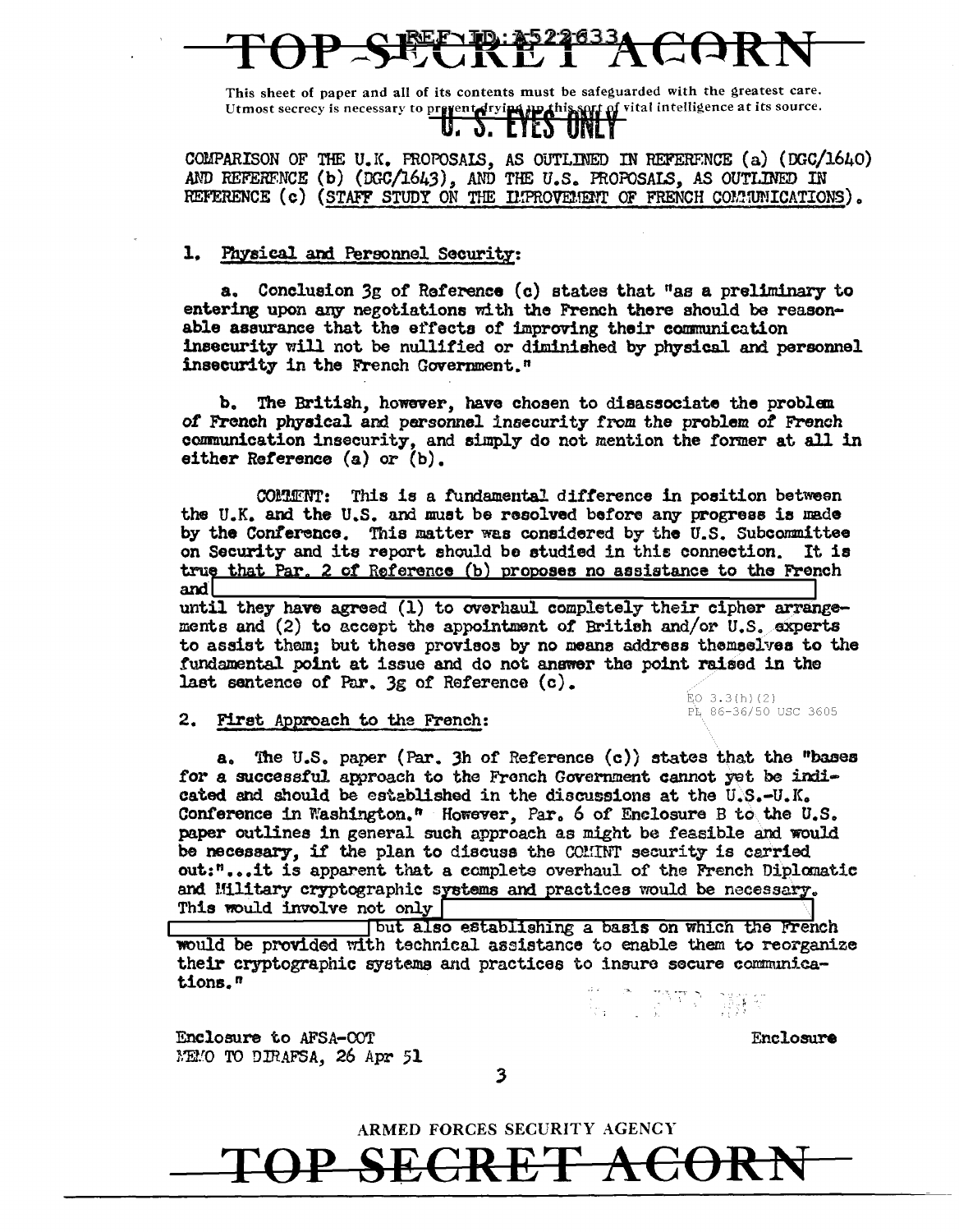This sheet of paper and all of its contents must be safeguarded with the greatest care. Utmost secrecy is necessary to prevent drama many sets of the ligence at its source.

b. The British propose a first approach to the French at the highest level and outline quite specifically, in Par. 2 of Reference  $(b)$ , the steps to be taken:

COMMENT: While not differing in basic ideas as to necessity tor a complete overhaul of French diplomatic systems\_, it will be noted that the British plan is already well-defined. and possibly too con- $E_{\text{O}_2(3.3(h)/2)}$  crete, indicating some rigidity in British thinking on this point; the PL 86-36/50 USC 3605 U.S. plan still fluid.

> 3. Details as to disclosures to be made, technical approach, and general considerations regarding existing systems:

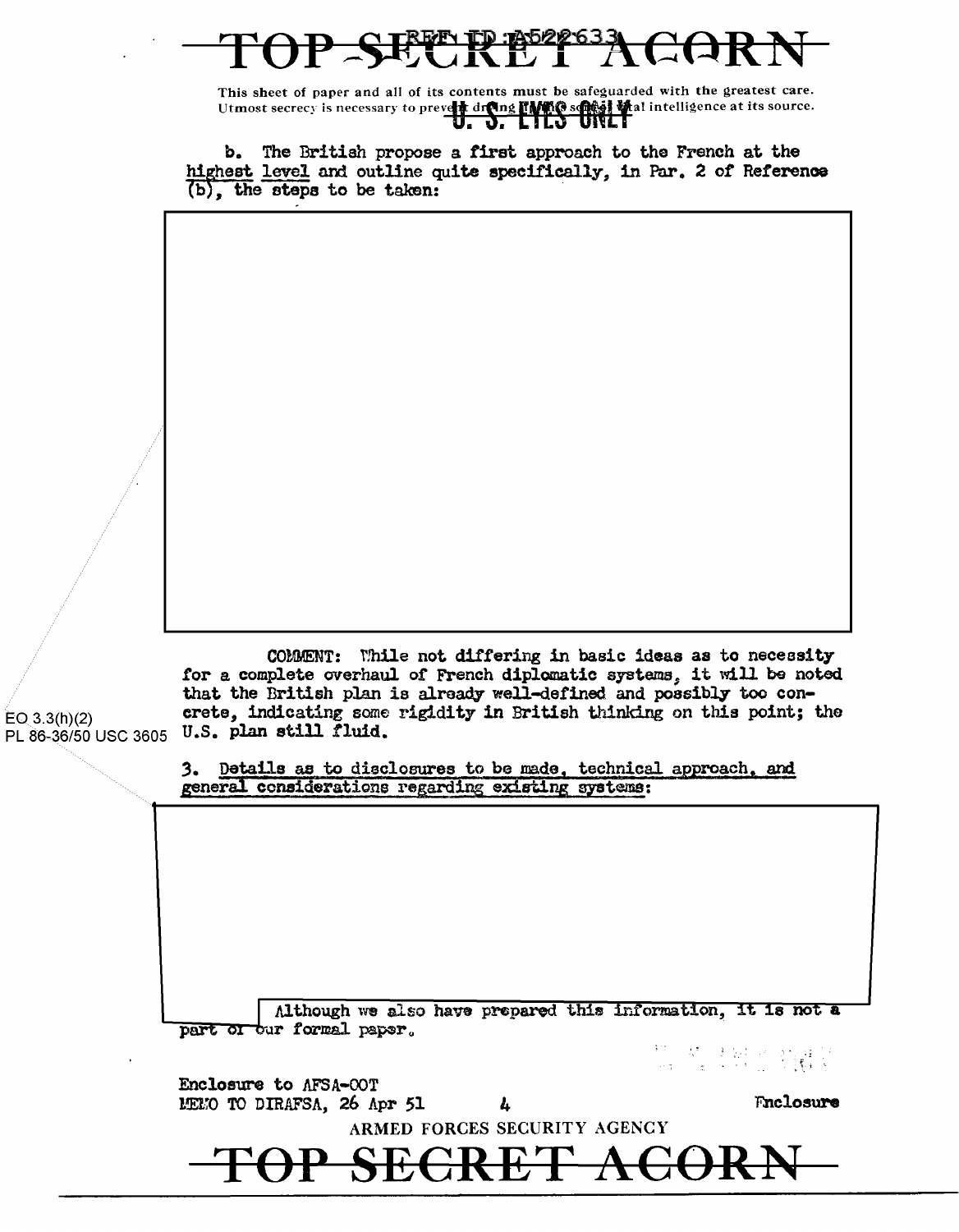This sheet of paper and all of its contents must be safeguarded with the greatest care. Utmost secrecy is necessary to prevent drying up this sort of vital intelligence at its source.

 $EO 3.3(h)(2)$ PL 86-36/50 USC 3605

*(whereas Reference (a) goes into this* matter quite in detail. British anxiety about the matter being quite apparent. It is possible that the U.S. paper fails to give sufficient consideration to the matter.

 $EO$  3.3(h)(2) PL 86-36/50 USC 3605

c. Both the U.S. and the U.K. agree in the desirability of disclosing a minimum amount of information [

d. Reference (b) goes into considerable detail as to specific weak practices in the

**The U.S.** paper is couched in more general terms and appears to me to give a much better overall picture of the situation.

e. The U.K. paper dealing with non-diplomatic systems (Reference (a)) is so long and involved that a detailed analysis and comparison as to technical content is not possible in the time available. It is apparent that the British regard the problems of improvement in this sphere as being more difficult of solution, and the schemes they propose appear to me to be too complicated, impractical, and not likely to be accepted by the French. Before suggesting solutions. the U.K. paper (Reference (a)) sums up arguments and conclusions by stating (Par.  $42$ ):

| EO $3.3(h)(2)$       |
|----------------------|
| PL 86-36/50 USC 3605 |

The remainder of this paper is therefore based on the assumption that the French are to be given this information."

**Conclusions:** А.

a. The conclusions in the U.K. papers (both References (a) and (b)) concern themselves mostly with technical details; those in the U.S. paper are much more general in character and. I believe, more to the point.

b. One conclusion in Reference  $(b)$ , that in Par. 16(i), is of interest: "Unless they *f*the French diplomatic posts/ are issued with British or American machines, ... only hand systems will be available". Evidently, the British have given no serious consideration to U.S.-U.K. providing the French with the CCH or equivalent, for

(A) 法服务 (BPM)

Enclosure to AFSA-OOT MEMO TO DIRAFSA, 26 Apr 51

5

Enclosure

ARMED FORCES SECURITY AGENCY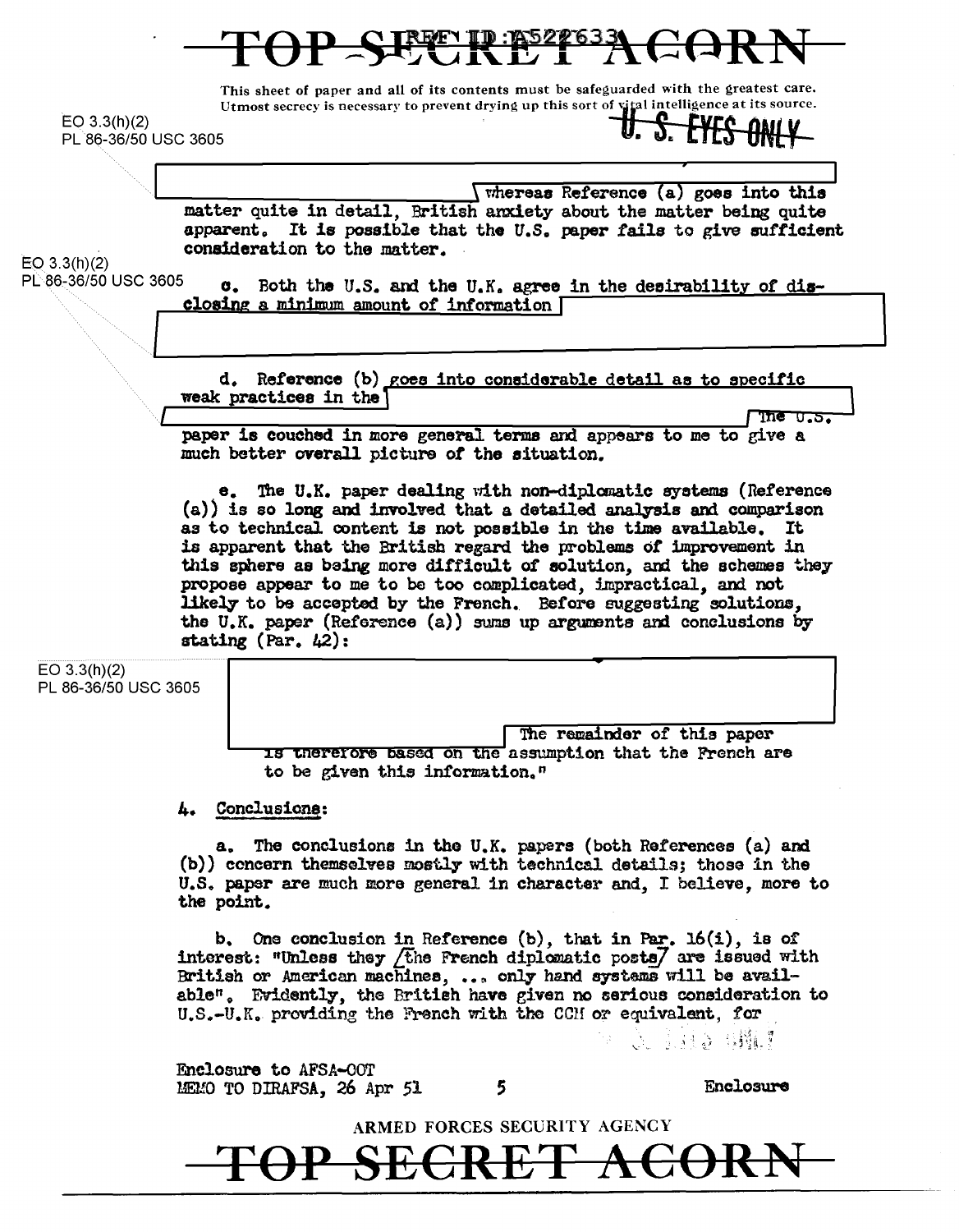This sheet of paper and all of its contents must be safequarded with the greatest care. Utmost secrecy is necessary to prevent drying up this sort of vital intelligence at its source.

U. S. EYES ONLY

diplomatic use. Hence, the British proposals for the solution to the problem of what the French should use for diplomatic communications become quite complicated, involving considerations as to types of code books, subtractor systems, and their probable abuse, one-time pad systems, weaknesses of French methods for generating the pads, lack of personnel, etc.

The foregoing differences in the U.S. and the U.K. papers  $\mathbf{c}$ . point up the principal difference in the solutions proposed. This is taken up in the next paragraph.

5. Recommendations as to systems to be offered or recommended to the French:

a. Diplomatic:

(1) The U.S. plan divides French diplomatic posts into three categories:

> Category I: a small group of locations which handle the most important information;

- $\mathbf{n}$ II: all capitals not included in a plus a selected group of important cities;
- Ħ. III: all other diplomatic posts.

For Category I, the CCM with Simplex settings is recommended; for II the M-209 with special settings to be used with a special literal code: for III, the present French systems. In the U.S. Plan, one-time pad systems would be used only as an emergency stand-by for Category I. and their cumbersomeness is noted, with consequent comment as to its probable unacceptability to the French for rapid communications.

(2) The British plan (Par. 17 of Reference (b)) is "to put the major part of their /French/ important traffic on to one-time systems." l'ain centers and outstations which would use the one-time systems are outlined -- the set-up appears complicated, and, moreover, it does not "cater for" certain important traffic. In order to do so further complications are added.

COMMENT: The U.S. plan is believed to be much more simple, specific, and practical than the U.K. plan, which is not likely to be accepted by the French. The U.K. is willing to offer only advice and technical assistance of experts; the U.S. is willing to offer all that and much more, viz., machines.

r. 3. 1713 dr.

Enclosure to AFSA-COT MWI'O TO DIRAFSA, 26 Apr 51

6

**Enclosure** 

ARMED FORCES SECURITY AGENCY